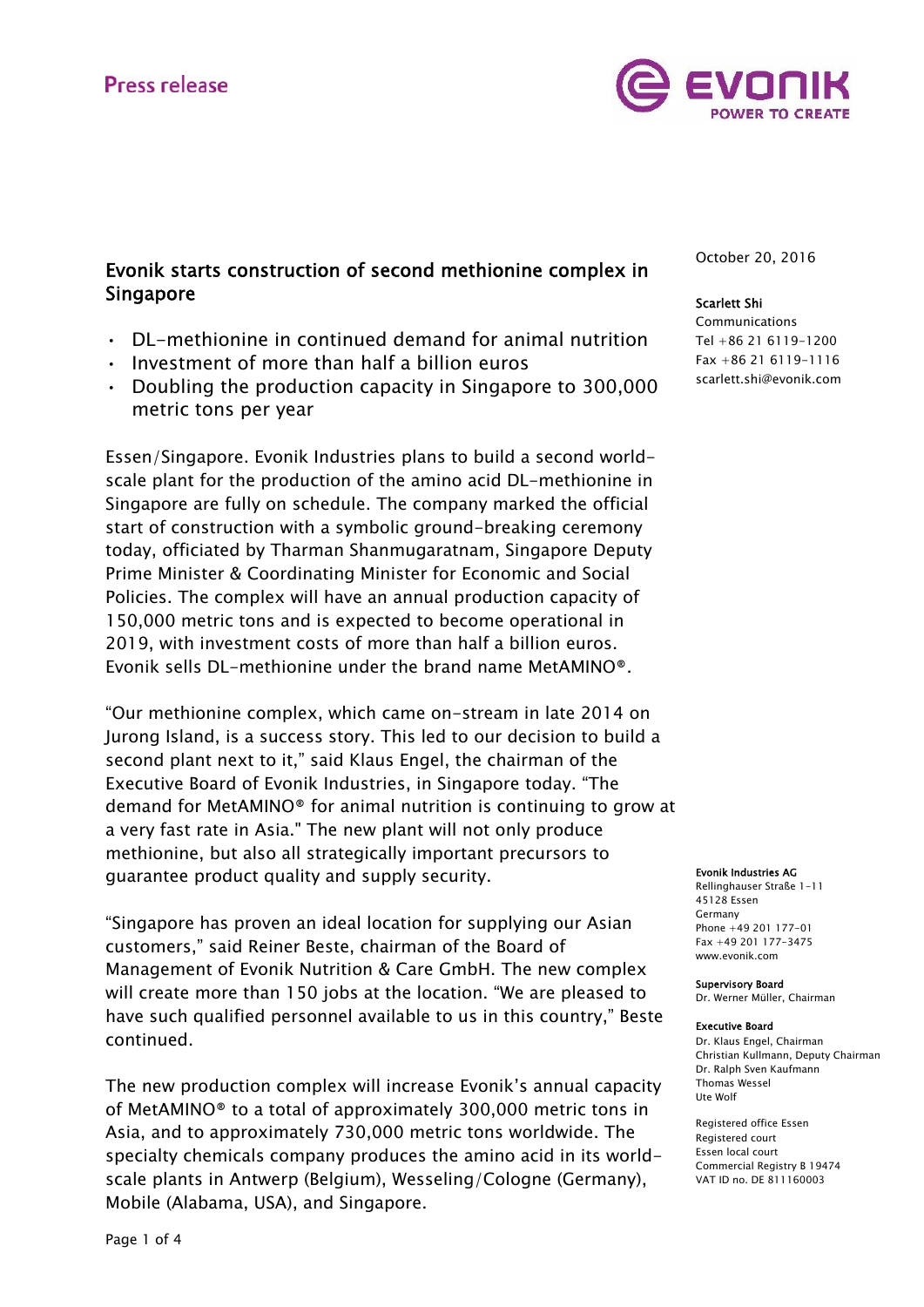

DL-methionine is an essential amino acid, which must be absorbed through feed intake. As a feed additive, it contributes to the efficient, healthy and environmentally friendly nutrition of livestock, particularly poultry and swine. That makes it an important component of ensuring a sustainable animal protein supply for the world's growing population.

Evonik has over 60 years of experience in the manufacture of essential amino acids and provides solutions for efficient and sustainable animal nutrition to customers in over one hundred countries. Evonik wants to make an even greater contribution to the efficiency of animal feed by supplementing its portfolio with innovative feed additives beyond amino acids in order to create additional value for its customers. Evonik's products and services in the area of animal nutrition play a key role worldwide in the production of healthy and affordable food, while preserving natural resources and reducing the ecological footprint.

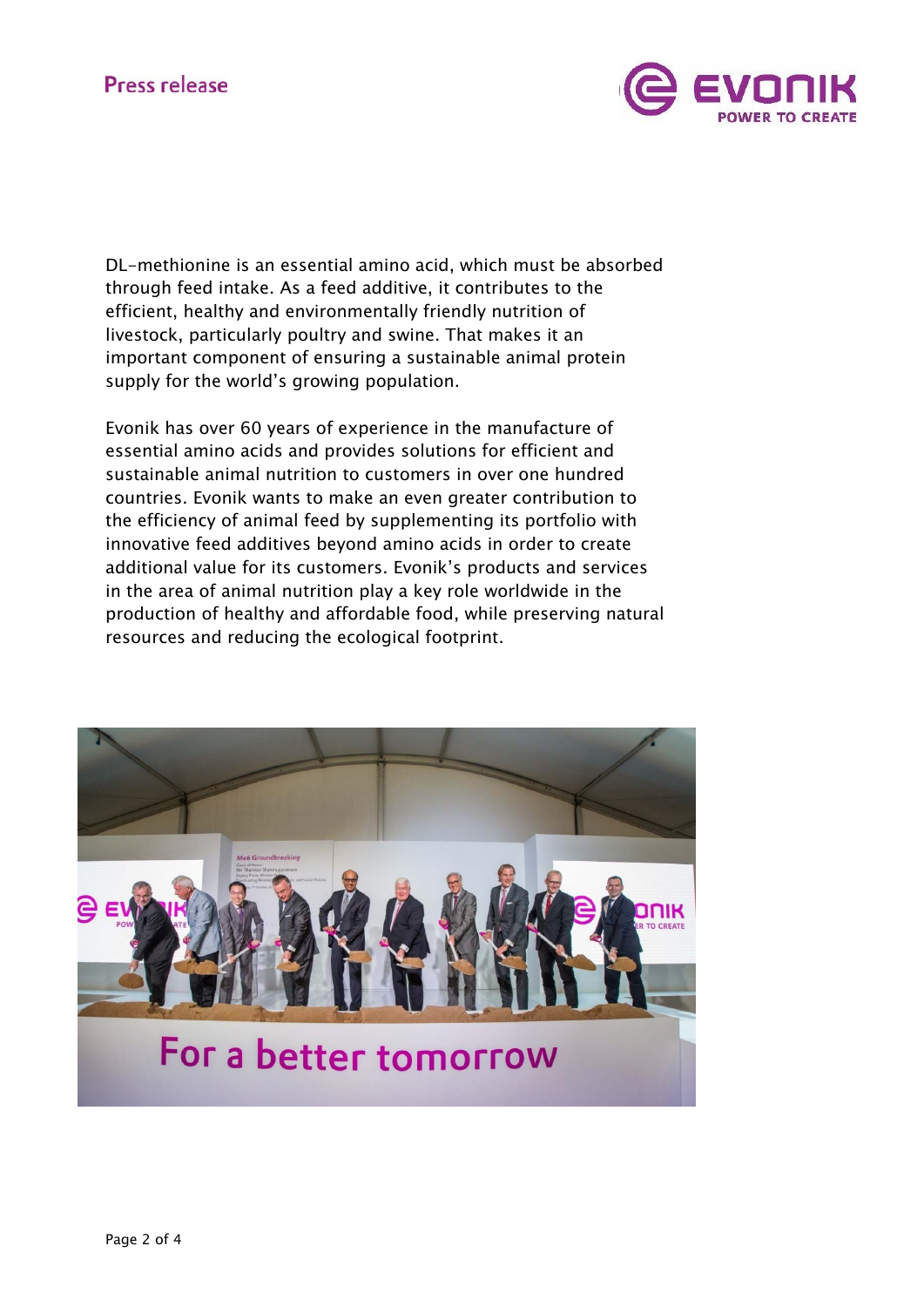

## Caption:

Groundbreaking ceremony of Evonik's Second Methionine Complex in Singapore (from left to right):

- Peter Meinshausen, Regional President of Evonik South East Asia, Australia & New Zealand
- Dr. Werner Mueller, Chairman of the Supervisory Board, Evonik Industries AG
- Dr. Beh Swan Gin, Chairman of the Singapore Economic Development Board
- Mr Christian Kullmann, Deputy Chairman of the Executive Board, Evonik Industries AG
- Mr Tharman Shanmugaratnam Deputy Prime Minister and Coordinating Minister for Economic and Social Policies
- Dr. Klaus Engel, Chairman of the Executive Board of Evonik Industries AG
- His Excellency Dr. Michael Witter, Ambassador of the Federal Republic of Germany to Singapore
- Dr. Ralph Sven Kaufmann, Chief Operating Officer, Evonik Industries AG
- Dr. Reiner Beste, Chairman of the Board, Management of Evonik Nutrition & Care GmbH
- Dr. Franck Furno, Project Director Evonik Me6, Evonik Nutrition & Care GmbH

## Company information

Evonik, the creative industrial group from Germany, is one of the world leaders in specialty chemicals. Profitable growth and a sustained increase in the value of the company form the heart of Evonik's corporate strategy. Its activities focus on the key megatrends health, nutrition, resource efficiency and globalization. Evonik benefits specifically from its innovative prowess and integrated technology platforms. Evonik is active in over 100 countries around the world. In fiscal 2015 more than 33,500 employees generated sales of around €13.5 billion and an operating profit (adjusted EBITDA) of about €2.47 billion.

Evonik Industries has been producing specialty chemical products in the Greater China region (Mainland China, Hong Kong and Taiwan) since the late 1970's; with wide-ranging trading relations already in place prior to this in the region. Evonik regards Greater China as one of the driving forces of the global economy and we consequently endeavor to grow our business in the region. The company now has around 3,000 employees in the Greater China region, the regional sales reached over €1.3 billion in 2015.

### Disclaimer

In so far as forecasts or expectations are expressed in this press release or where our statements concern the future, these forecasts, expectations or statements may involve known or unknown risks and uncertainties. Actual results or